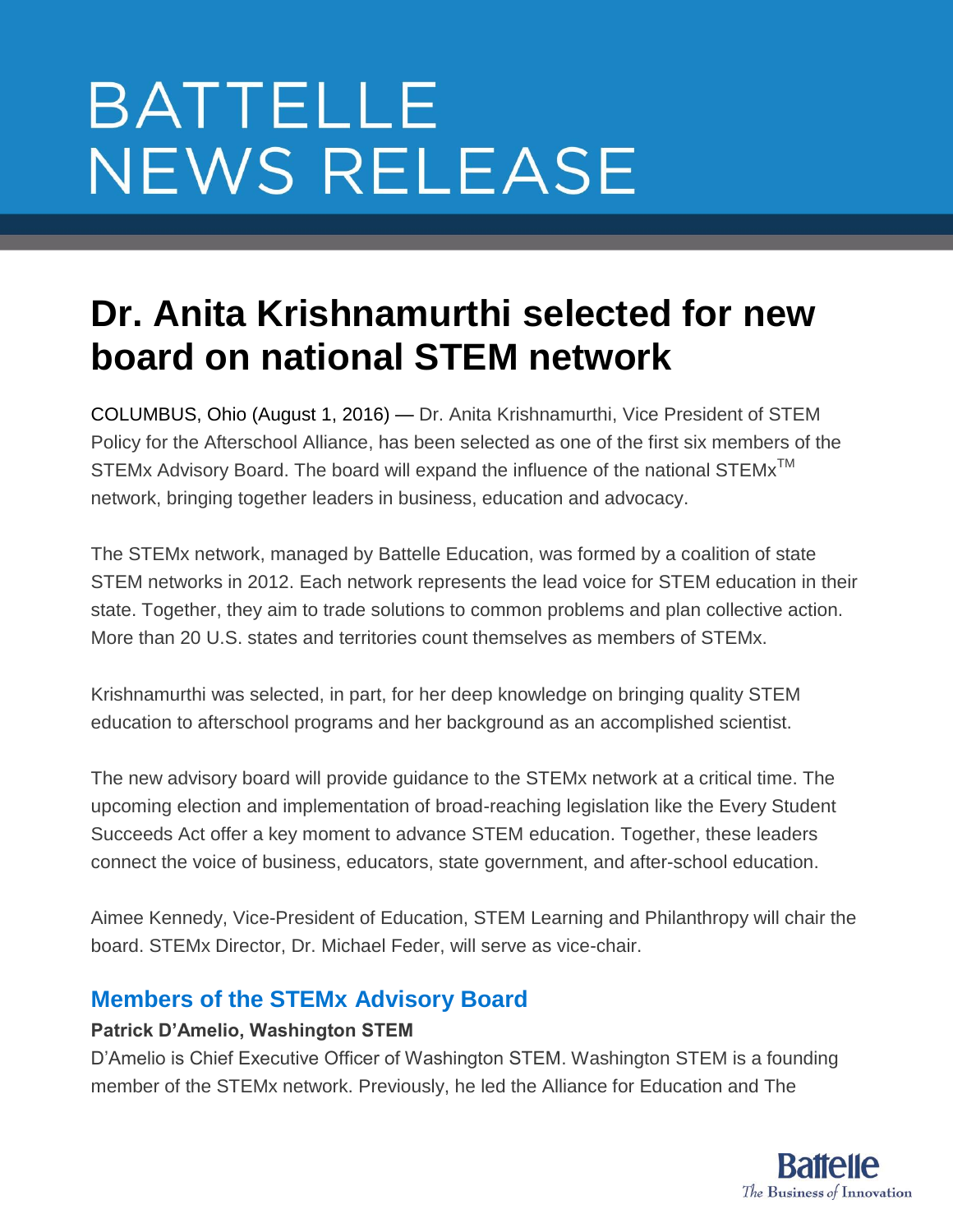Catholic Youth Organization in Seattle. D'Amelio also held two tenures at Big Brothers and Big Sisters. He participated in the Pacific Northwest Executive Leadership Institute at the University of Washington and Strategic Perspectives in Nonprofit Management at Harvard Business School Executive Education. Washington STEM is founding member of STEMx.

#### **Dr. David L. Evans, National Science Teachers Association**

Evans is the Executive Director of the National Science Teachers Association (NSTA), the world's largest professional organization representing science educators. Prior to NSTA, Evans held various science-related positions—Director of the Center for Sustainability at Noblis; Smithsonian Institution's Under Secretary for Science; and Assistant Administrator for Oceanic & Atmospheric Research, National Oceanic & Atmospheric Administration. Evans also led the White House Global Climate Change Initiative, coordinating activities of 12 federal agencies. Evans was an oceanography professor at the University of Rhode Island and was a teacher in Pennsylvania.

#### **Angela Hemingway, Idaho STEM Action Center**

Hemingway serves as Executive Director of the Idaho STEM Action Center in the Office of the Governor. She spent more than a decade teaching science in Idaho classrooms before rising through the ranks at the Idaho Department of Education. As an educator, she won the Idaho Biology Teacher of the Year, and Governor's and Industry's Award for Notable Teachers of STEM. Hemingway is a doctoral candidate in curriculum and instruction at Boise State University. Idaho is a long serving member of STEMx.

#### **Dr. Anita Krishnamurthi, Afterschool Alliance**

Krishnamurthi serves as Vice President of STEM Policy for the Afterschool Alliance. Previously, she was the John Bahcall Public Policy Fellow at the American Astronomical Society. Prior to her fellowship, she worked at the National Aeronautics and Space Administration (NASA) and the National Academy of Sciences. Krishnamurthi's formal training is as an astrophysicist; she received a PhD from The Ohio State University.

#### **Reginald McGregor, Rolls-Royce Corporation**

Reginald McGregor is a Manager in the Research & Technology Strategy Group at Rolls-Royce Corporation. Reginald manages the engineering talent pipeline, overseeing the K12 STEM initiatives, collegiate co-op program and early career engineering leadership